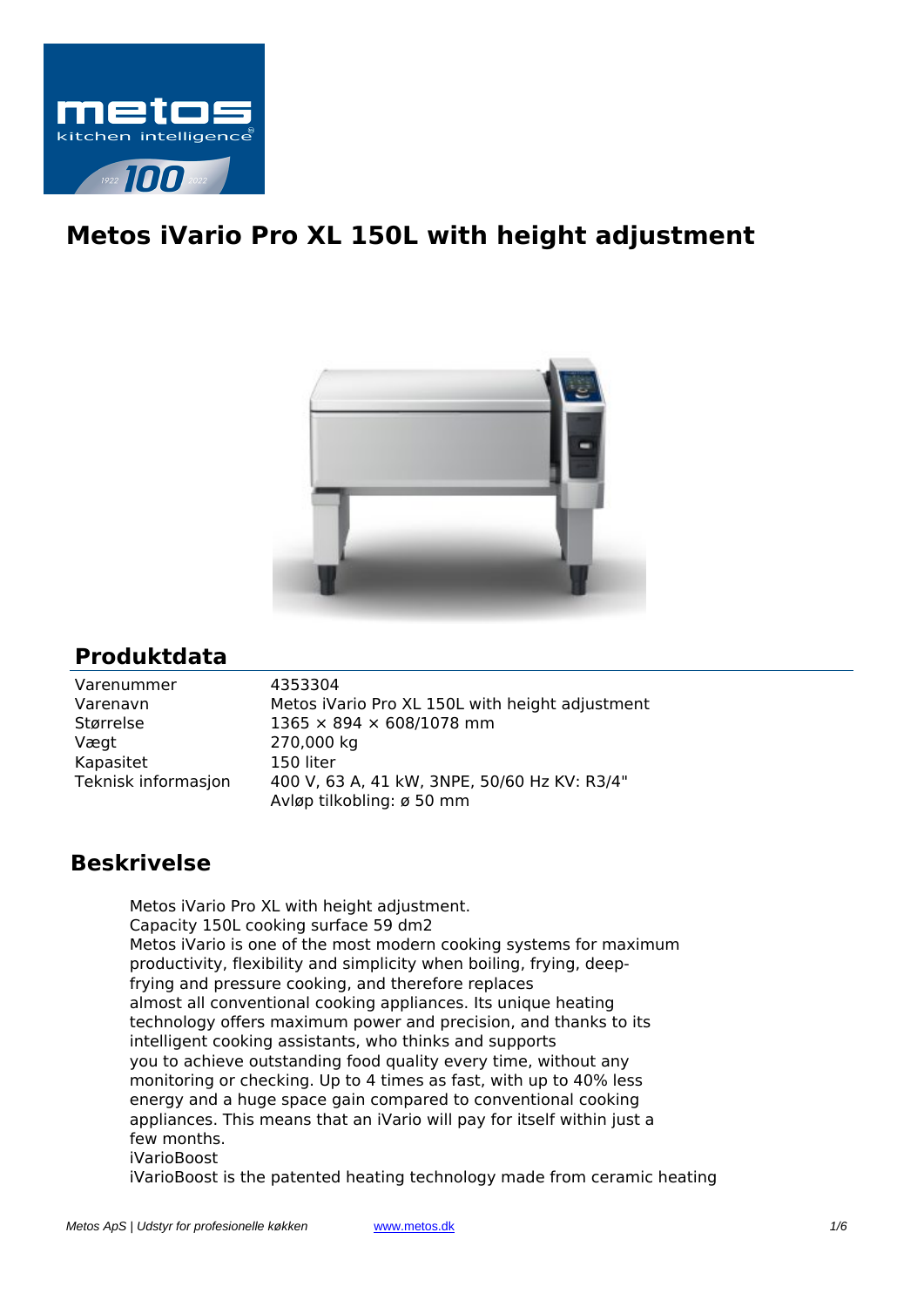

elements, which are connected with the fast-response, scratch-resistant high-performance pan base.

Therefore, the iVario heats the pan evenly to 200 oC (392 °F) in less than 2.5 minutes and quickly reduces its temperature, if necessary. At the same time, there is enough reserve capacity available to quickly absorb temperature fluctuations when searing large quantities or pouring in liquid. For you this means maximum performance, but also no sticking or boiling over. The device delivers great results and boosts productivity by as much as fourfold, while reducing cooking losses by 17 % and energy consumption by 40 %.

iCookingSuite

The iCookingSuite is your intelligent cooking assistance for the iVario, providing ease of use and the greatest possible support for cooking. Intelligent sensors in the pan base recognise

the load size, the condition and size of the food, and continually adjust the cooking process. As soon as you need to take some action, the iCookingSuite will let you know. For you this means full reliability and a high standard of quality. At the same time, you save on monitoring, time, raw materials and energy.

iZoneControl

With iZoneControl, you can divide the pan base into individual heating zones and operate them with different temperatures or cooking paths. Areas that are not in use are not heated.

This makes one big iVario into four little iVarios. You specify the desired result and start the cooking sequence for the desired zones. As the iZoneControl makes suggestions as to which

zone is best for your foods, you can work even more efficiently, and save time and energy. For you, this means high flexibility, time savings and always having everything under control.

Programming mode

With the program management, manual programs can be intuitively created and intelligent cooking paths can be saved and clearly managed with their customised settings.

> Boiling: 30 °C - boiling temperature

> Roasting: 30 °C - 250 °C

> Deep-frying: 30 °C - 180 °C

Unit description and functional features;

Intelligent functions:

> Intelligent energy and temperature management with high power reserves and accurate heat distribution over the entire pan surface area > Intelligent cooking path control for automatic adaptation of the cooking process to the defined desired result e.g. browning and degree of cooking to achieve this safely and efficiently, regardless of the operator, the amount of food to be cooked and the loaded volume > Intelligent, automatic lifting of boiling and deep-frying baskets for perfect cooking results, optimal ergonomics and resource efficiency > Accurate monitoring and calculation to reproduce optimal cooking results

> Interrupt intelligent cooking paths or switch intelligent cooking in à la carte mode for maximum flexibility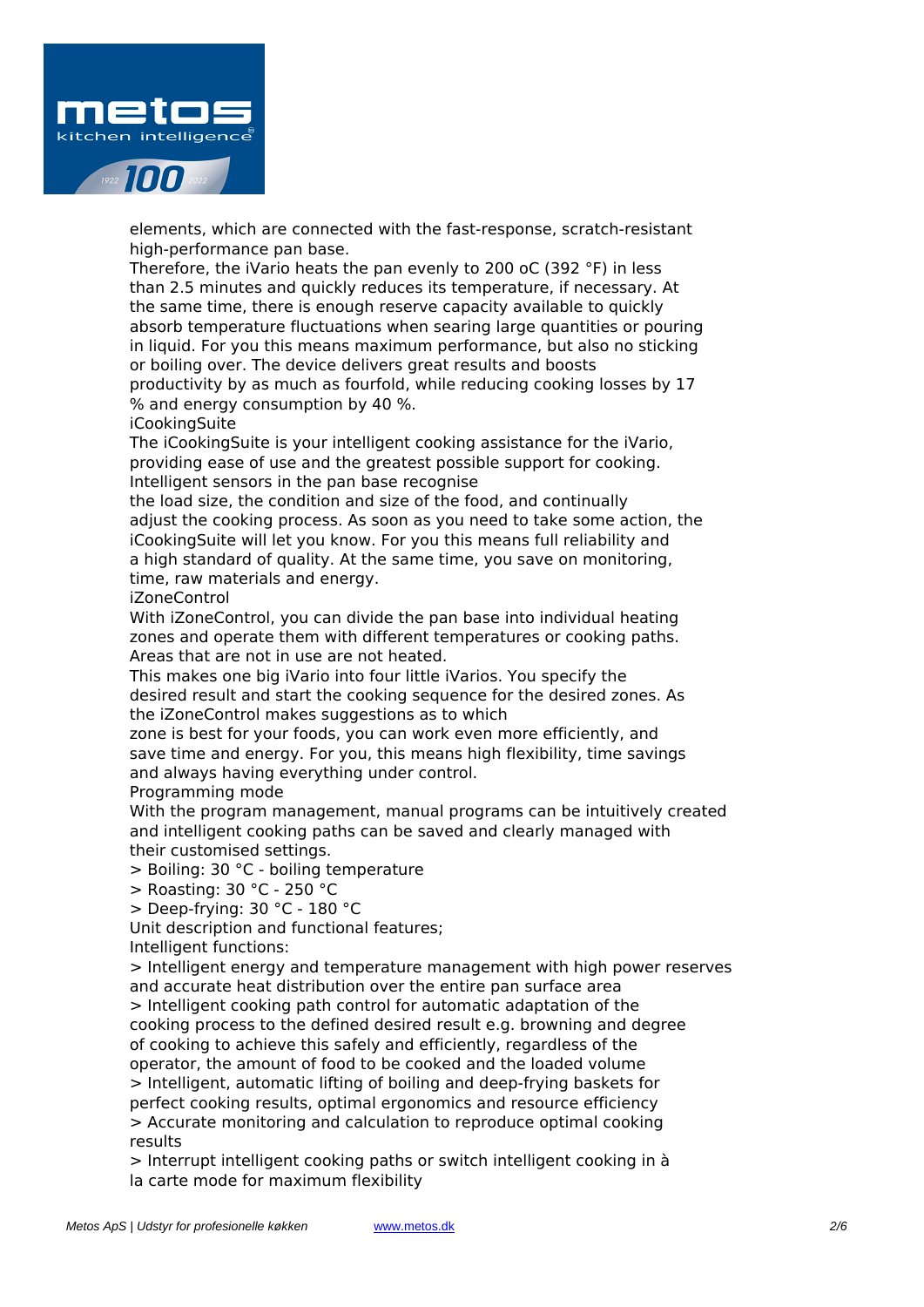

> Individual, intuitive programming by drag-and-drop of up to 1,200 cooking programs with up to 12 steps

> Simple transfer of programs to other cooking systems via USB flash drive.

> Self-learning operation that adapts to usage behaviour, such as the intelligent sorting of frequently used recipes

> Automatic resumption and optimal completion of a cooking sequence after power failures

Cooking functions

> Core temperature probe with 6 measuring points, magnetic core probe holder and an ergonomic handle as well as automatic error correction in the event of incorrect readings

> Automatic water fillling with accuracy to one liter (units can be set in liters or gallons)

> Direct emptying of cooking or cleaning water through the integrated pan drain (without tipping over, without floor drain)

> Pan can be moved with electric cylinders, controlled via the display

> Fast-response, scratch-resistant high performance pan base

> Integrated hand shower with automatic retraction system and switchable spray and single jet function

> Integrated country-specific socket (for voltages with neutral conductor)

> Delta-T cooking for particularly gentle preparation with minimal cooking losses

> Digital temperature display, can be set in °C or °F, display of target and actual values

> Adjustable display language

> Digital timer 0-24 hours with permanent settings, optional setting in hr/min or min/sec.

> 24 hour real time clock

Pressure cooking (optional)

> The pressure cooking option enables faster and yet still gentle cooking of a wide range of different dishes. A uniform and optimal pressure level is guaranteed which preserves the cell structure of the food. This is a reliable and low maintenance system. Maximum overpressure: 300 mbar.

Networking

> Integrated WiFi interface for wireless connection to the cloud-based networking solution ConnectedCooking (depending on country-specific regulations)

> Integrated Ethernet interface (optional) for wired connection to the cloud-based networking solution ConnectedCooking

> Integrated Ethernet interface for wired connection to the cloud-based networking solution ConnectedCooking

> Integrated USB interface for local data exchange

> Central unit management, recipe, shopping cart and program management,

HACCP data management, maintenance management via ConnectedCooking

Occupational and operational safety

> Direct emptying of cooking or cleaning water through the integrated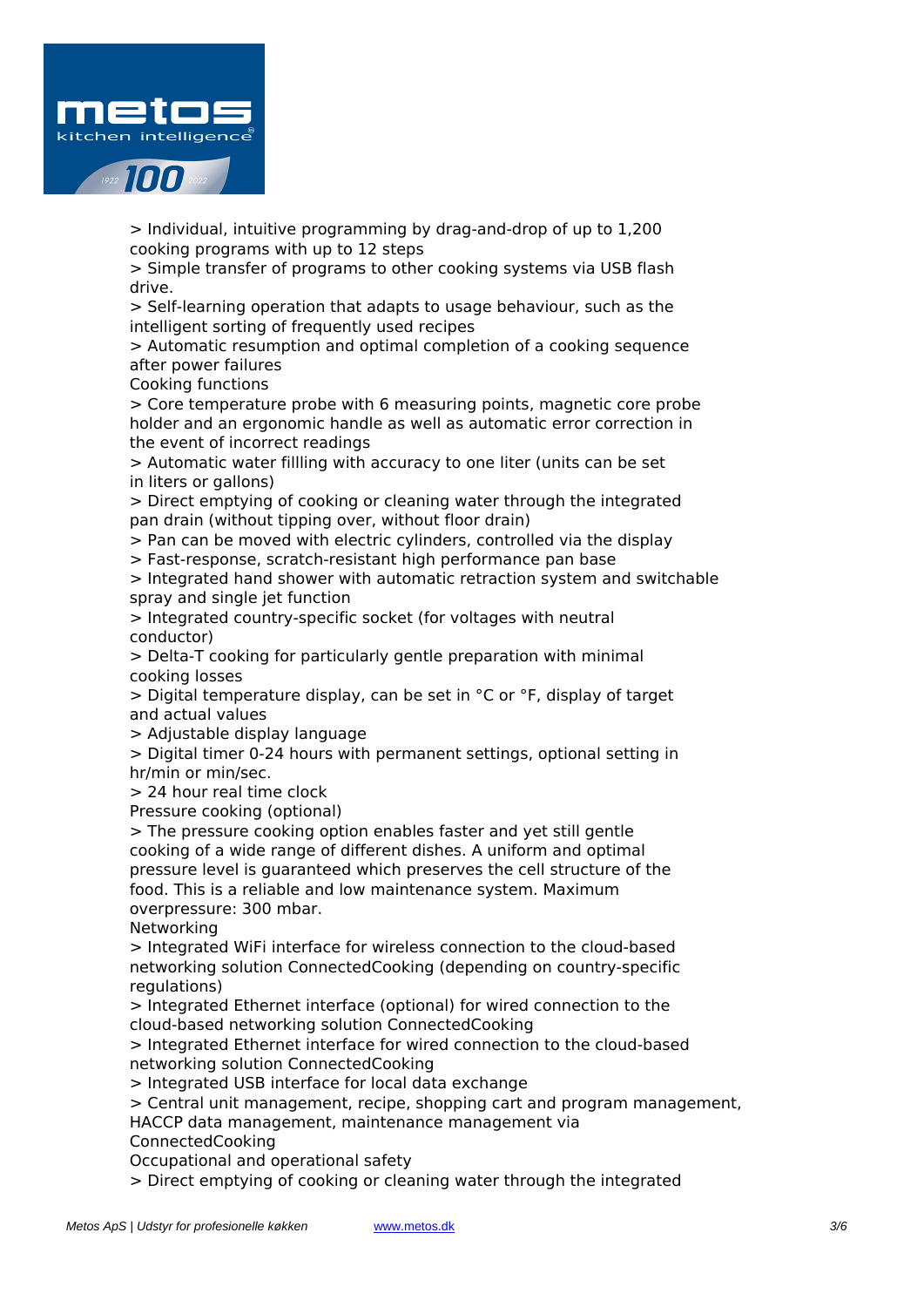

pan drain (without tipping over, without floor drain)

> Operating and warning display, e.g. hot oil when deep-frying

> Electronic safety temperature limiter

> Touch temperature of the pan covering maximum 73 °C (163 °F)

> HACCP data storage and output via USB or optional storage and management in the cloud-based networking solution

ConnectedCooking

> Cooking system approved for unsupervised operation (e.g. overnight cooking)

> Integrated screen lock function to prevent accidental operation

> Additional safety when the pan is raised by motor

Installation, maintenance and environment

> Cold water connection (incl. water supply hose 1.5 m (59 in))

> Can be operated without water softening system

> Setup without a floor drain possible

> Splash-proof and hose-proof to IPX 5

> Adjustable to the installation location (height above sea level)

> Can be installed flush with the floor and wall

> Service diagnosis system with an automatic indicator of service messages and a self-test function for active assessment of unit functions.

> Professional installation by certified technicians recommended by Metos

> Regular maintenance is recommended. Maintenance according to the manufacturer's recommendations is available from METOS service partners > Energy efficiency tested in accordance with DIN 18873 and consumption values published in the HKICert database (http://

grosskuechen.cert.hki-online.de)

Operation

> 10.1" TFT colour display and high-resolution, capacitive touchscreen with self-explanatory symbols for simple, intuitive operation using simple touch gestures

> Central dial with push function for intuitive selection and confirmation of entries

> Acoustic prompt and visual display when user intervention is required

> Application and operating instructions can be accessed on the unit display according to the action

> The height-adjustable substructure (optional) is easily operated using the unit display

> More than 44 languages are configurable for the user interface and help function

> Specially adapted cooking parameters for international or countryspecific dishes can be selected and started, regardless of the language set for the unit

> Comprehensive search function with the search assistant in all help content

> Display of help content with a link to the content as well as starting application examples directly from the help function

> Easy selection of cooking paths using cooking methods

> Simple multi-level programming, manual cooking parameters with the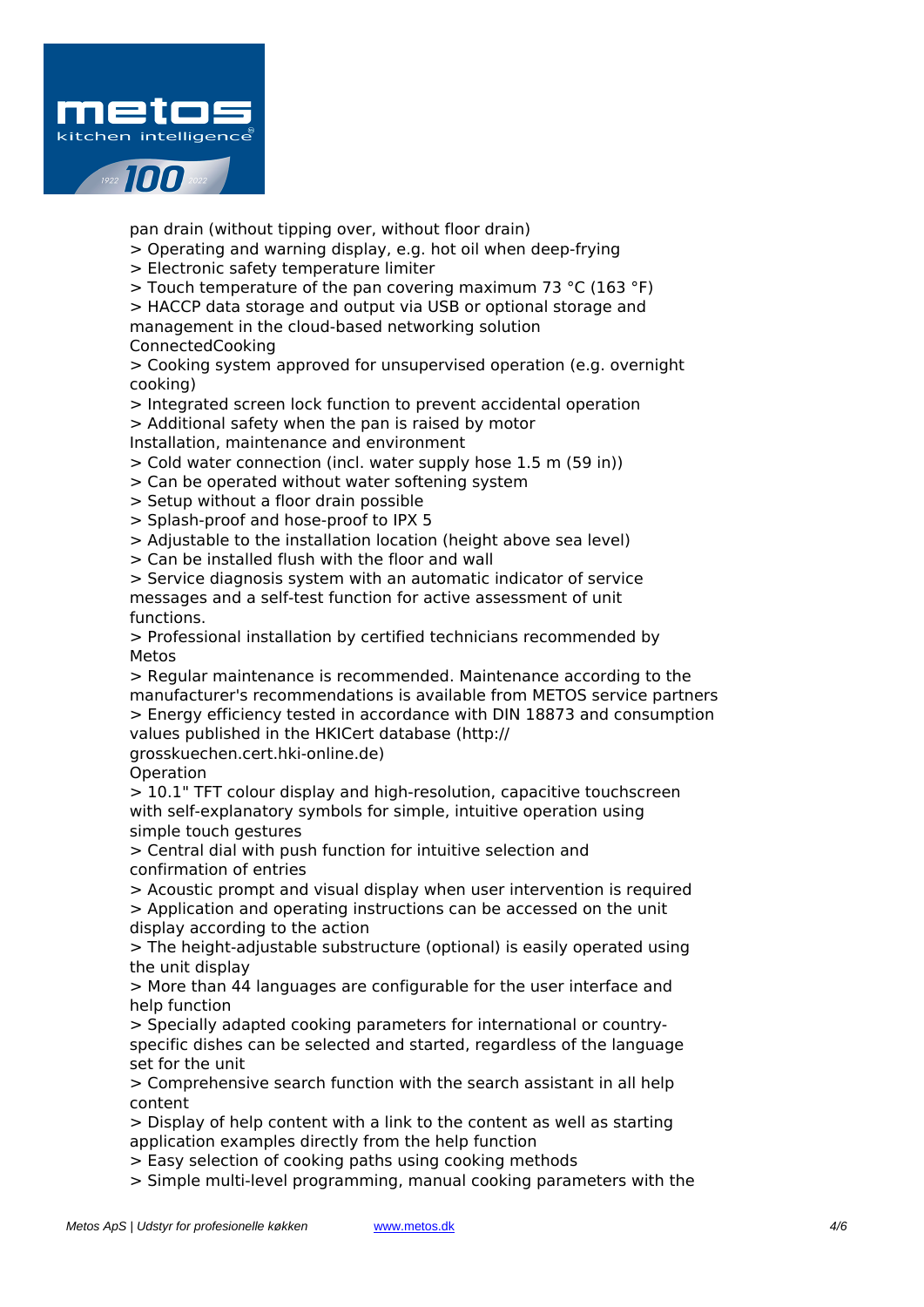

building block approach with drag & drop function

> Cockpit function to display information about the process of a cooking path

> Customisation and control function of user profiles and access rights to prevent operator errors

Cleaning and care

> Material inside and outside stainless steel

> Hygienic, floor-level installation for easy, safe cleaning when installing on a base (optional)

> Airtight hygiene pan with rounded corners (NSF approved)

> Easy and safe cleaning of the glass and stainless steel surfaces, as well as splash-proof and hose-proof to IPX 5

- **Options**
- > Pressure cooking
- > Substructure with plastic feet
- > Substructure with stainless steel feet
- > Substructure with castors
- > Substructure with height-adjustable feet
- > Panelling for substructure
- > Storage compartment for substructure
- > Capability to connect to an energy optimisation system
- > Blocked deep-frying mode
- > Special voltages on request
- > Dry contact
- > Connection preparation "SOLAS" (Safety of Live on Sea)
- > Without hand shower
- > Without WiFi module
- > Lockable control panel
- > Ethernet port
- > Socket protected with circuit breaker (for voltages with neutral
- conductor)
- > Without socket

Accessories

- > Spatula
- > Mixing spatula
- > Scoops
- > Arm for automatic raising/lowering mechanism
- > Cooking and deep frying basket
- > Sieve
- > Pan base grid
- > Kits for serving baskets
- > Pasta sieve
- > Pan division
- > VarioMobil
- > Basket cart
- > Oil cart
- > Base frame, with feet, with swivel castors, electrically height
- adjustable for base installation
- > Wall mounting kit
- > Floor fixing kit